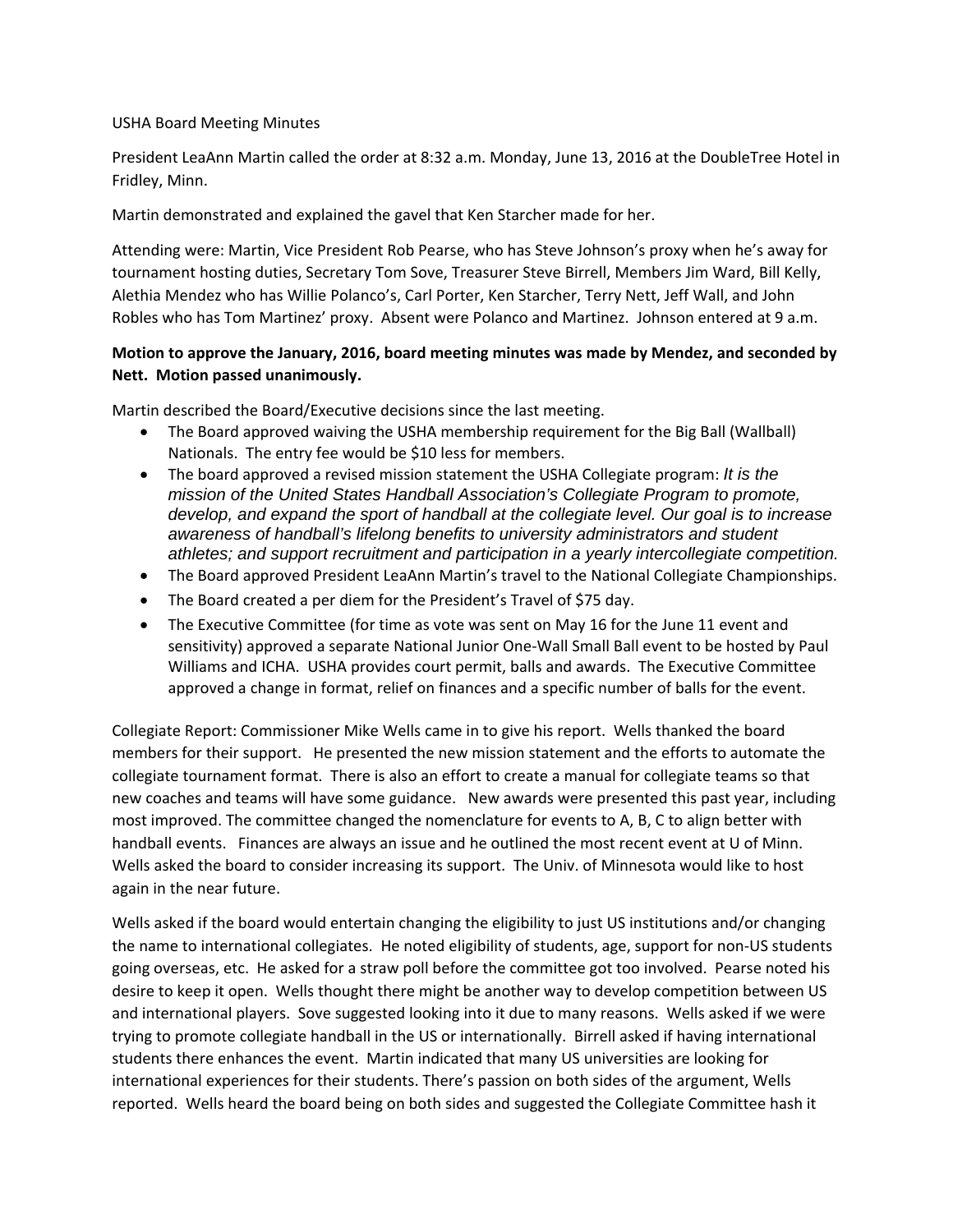out for a report. **This plan was accepted by the board by consensus**. Porter suggested a domestic event and then an all‐star international competition.

Wells asked for help on expanding the game. Retaining the players after they graduate is the goal. Wells offered the committee's support on retention. He also asked for more support on the website and offered to help with the content, including a format for a collegiate program and succession plans.

President's report: Martin thanked the board for its support. She had attended the collegiates and enjoyed the enthusiasm there. She also attended the Masters in Portland in conjunction with the WPH event. The event was well received. Martin noted she was retiring from WWU as of July 31 and they were raising an endowment to name the handball courts in her honor. Martin asked the board to fill out the questionnaire in the packet for feedback on her presidency. Monthly communication will continue. She's helping Vern, Gary Cruz and Matt with a program to grow handball at UT and U of Minn.

Martin noted the at‐large election and who would be running. Ray Leidich, Steve Birrell, Michael Morgan and Ralph Fregoso would be running for the two spots. Robles explained why he wouldn't be running for re‐election. He asked the board to look at what they're doing as a commitment to the association and to do more than just the two meetings. We all have great ideas but ask what you can do outside the two meetings to help.

Treasurer's Report: Birrell presented the annual audit and noted the smooth process. Roberts noted the inventory issue with defective balls being replaced. Birrell turned to the year to date and noted we were behind on revenues, especially in membership and merchandising. Fundraising is hard to read at this point. Birrell noted he had been talking at handball banquets and asking for membership, handing out membership applications, etc. He was concerned about the numbers for revenue sections. The board saw some new prototype gloves the staff were working on.

First Ace: Chairman Starcher introduced Matt Krueger to present the half‐year grant updates. Two programs funded with the stipulation that we'd receive the 2015 reports haven't come through. That funding won't be given as a result. The half‐year reports were all well received. Robles asked about requirements of the half‐year reports. Starcher and Martin were to work on the reporting procedure template to make it more streamlined for the grant recipients. Krueger noted the ad in the tournament program was similar to the First Ace reception invitation. Wells would bring some of his team to the Wed. reception.

Game Committee: Chairman Tom Sove described the infraction committee's work on two infractions. Sove asked Martin to remind the board of the code of conduct and that they hold themselves to a high standard. There were two complaints filed and Sove described them and the committee's actions. One member received letter of concern and the other is having his referee certification level lowered. Porter asked about the board confirming the recommendations. **Porter moved that the disciplinary recommendations of the infractions committee be approved. Birrell seconded. In discussion, Sove was asked to review the appeal process and timing. Birrell and Porter withdrew the motion**.

Porter suggested the Game Committee be renamed the Game and Infractions committee since it's one and the same. The website will list the Game Committee, along with all other committees', responsibilities and members.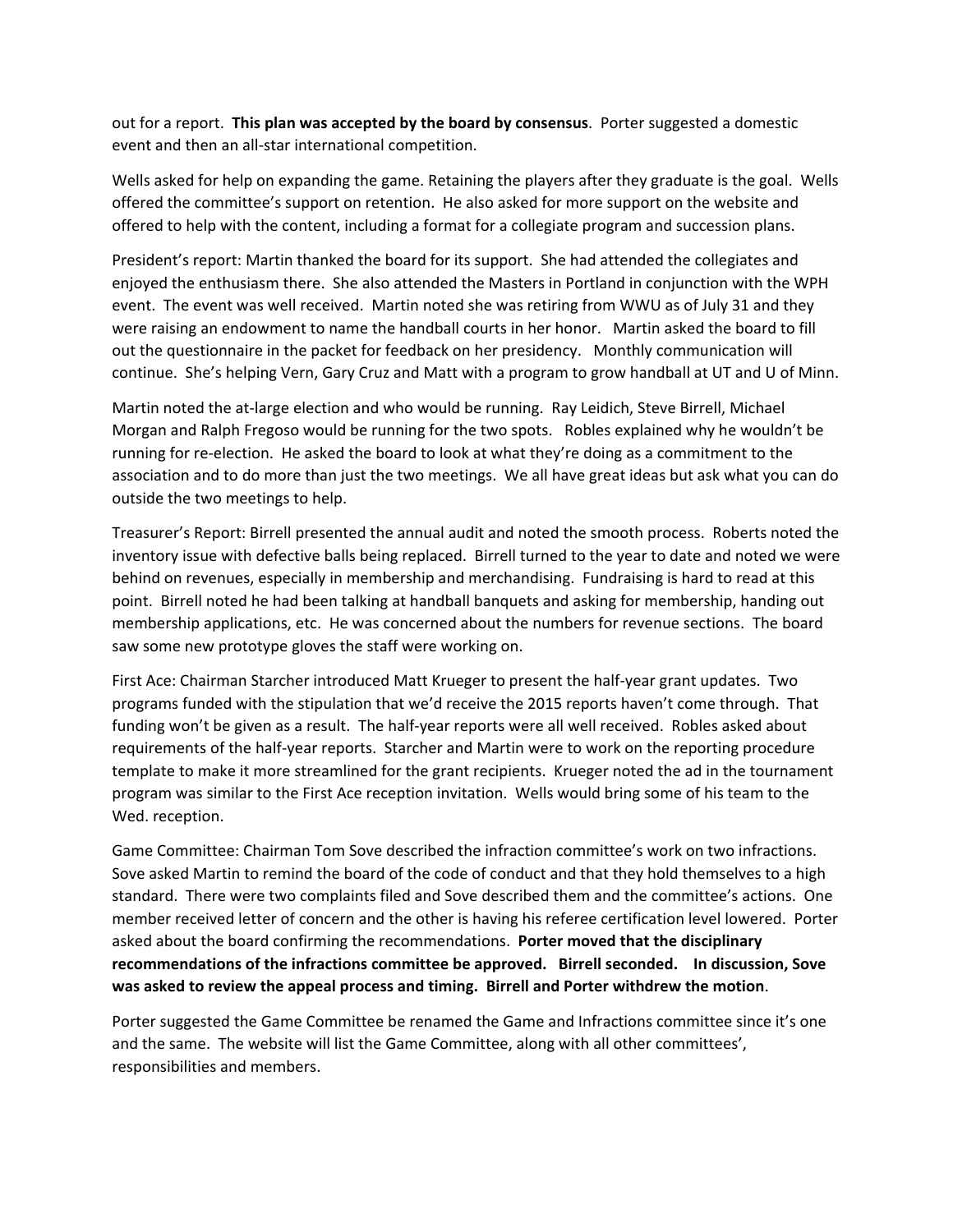Membership Services was covered with the treasurer's report and Kelly had additional info for the Planning discussion later.

The Meeting adjourned for lunch at 12:01 and reconvened at 1:02 p.m.

Promotions Committee report: Pearse noted his committee is recommending the Masters singles to Denver and the Masters doubles to Cincinnati. The Women's Classic would be offered to Denver and Cincinnati. The committee is recommending the national four‐wall tournament be split into two separate events, one for singles and one for doubles. This would be in response to our members' desire for less pressure on time and money in attending the 4‐wall national tournament. Wall asked about alienating players who were coming now and Porter noted the need to travel twice would be a detriment to the major event of the year. The splitting would result in some changes, including a shorter time frame for each event. The recommendation to include all entrants in the same field (such as Open/A, Masters/Masters B), with the first-round losers dropping down to the lesser-skilled event was part of this discussion. **Mendez moved to split the four‐wall nationals into separate singles and doubles championships. Sove seconded.** In discussion, Dykes asked if we found a host that would take both simultaneously, would we be OK with that possibility. There was agreement that was a possibility. Positively, there will be more events and titles offered. Timing would be a discussion point as one or more of the events could be held in the fall. Further, it was agreed the existing Master Invitational Singles and Doubles tournaments will still be offered. **The motion passed 12‐4.** Mendez recommended a communications task force from Promotions to get the word out to hosts and players. Martin, Roberts and Pearse were tasked for the message.

## **Pearse moved that a min. number of four players and/or teams be necessary to constitute a national championship with the exception of 75 and older, juniors, Women's B and Women's age group play. Sove seconded. Motion passed 15‐1.**

A concern for the Worlds in 2018 was brought up with trying to find a potential backup if needed. Vern was asked to follow up with Alaska hosts.

One‐Wall Update: Mendez reported on the one‐wall big and small ball juniors events and the potential for having ICHA host them. There is a Wallball International Federation event in July, to be followed by a Worlds Game exhibition in Poland in 2017. Mendez noted there is a worlds big ball tour in Europe and is asking the board to increase its focus on big ball. To that end, Mendez asked that domestic one‐wall big ball be referred to as wallball, being consistent with the terminology the rest of the world is using. Wall went on record saying he liked the ring to it. **Pearse moved that the USHA use the term wallball to refer to one‐wall big ball. Nett seconded. The motion passed unanimously.** 

The committee is recommending the USHA form a subsidiary to run wallball and all of one‐wall in New York due to the USHA's unfavorable history in one‐wall. Support in New York is garnered by running events not by membership organizations. Pearse asked about the best group to partner with in NY to grow wallball. Pearse thinks it's time to jump on board with the wallball world. Mendez will let the One‐wall Committee know that the USHA wants to enhance its image in the community and explore a local partnership. The board agreed to host next summer's board meeting in New York in conjunction with the one-wall small ball national tournament.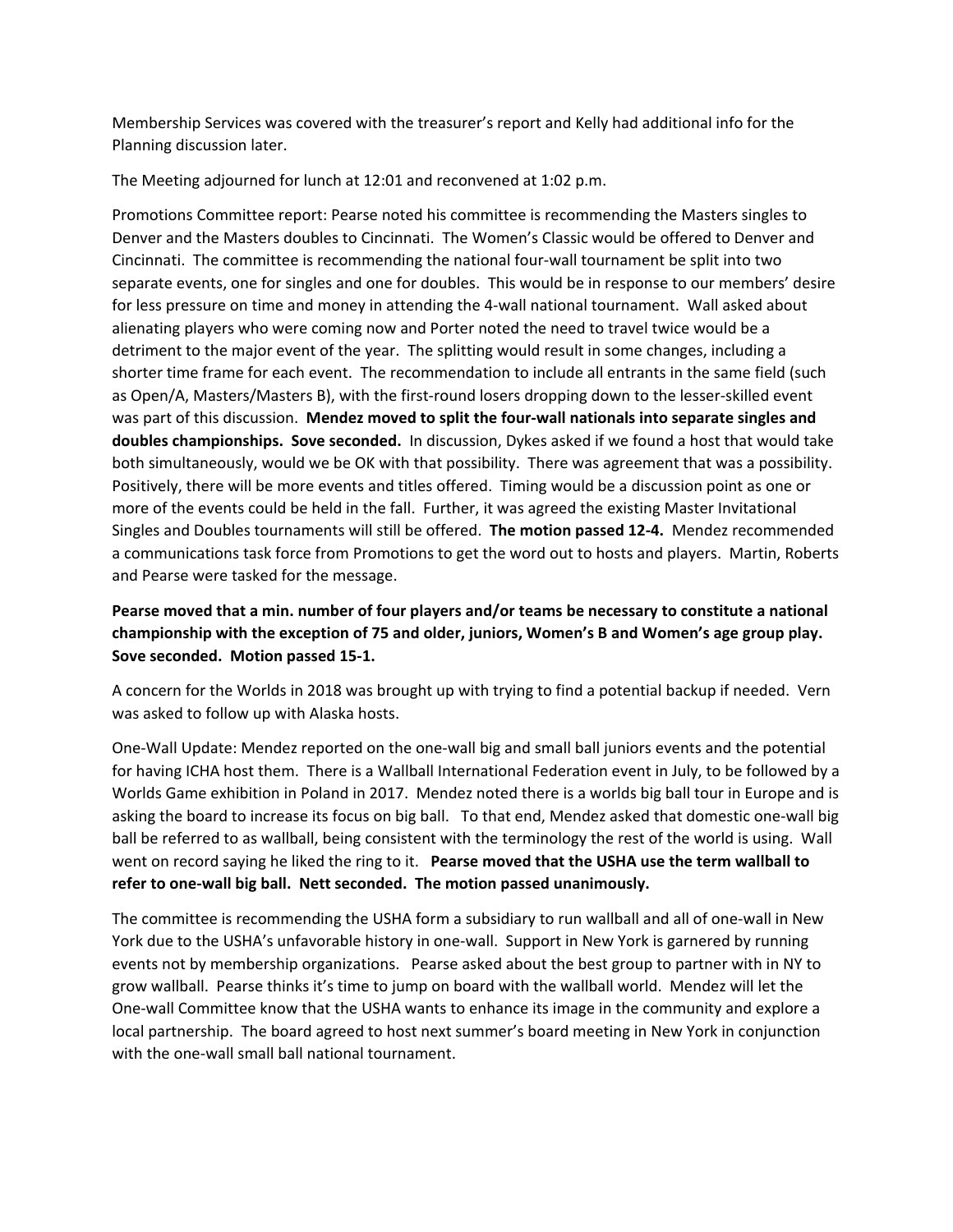Hall of Fame: Dau asked the board to relook at the inducting of a person in two categories to the Hall of Fame. Mike wanted the board to know that the committee voted unanimously against it. Sove suggested the board take the committee's position seriously as they do the board's work. Dykes noted the committee's recommendations come to the board and are approved so the board is not telling them what to do but to make their own decision. Porter noted Dau may have felt the other awards the USHA give out would be lessened as a result. **Porter moved that the board accept the Hall of Fame Committee's unanimous recommendation that a person can be inducted only once into the hall of** fame but remain eligible for other prestigious USHA awards. Dykes seconded. The motion passed 14-**1‐1.**

Nationals: Johnson noted the band would start playing at the banquet at 6 pm. Sponsorships were noted and recognized. The banquet and hall of fame presentation would be on Thursday at the hotel.

Personnel: Chairman Nett will be looking at the employee guide by the next meeting. He noted some items that needed re‐working. Martin asked Nett and the Personnel Committee to continue this work. The board looked at the self‐evaluation ratings and Nett noted the need to look at two scores that needed work. Fundraising and monitoring progress toward goals scored lower than other items and he suggested working on those. Comments included the state of the association, in general being a concern.

Robles asked for a job description for the Executive Director and Nett will re‐work the one he has.

Planning: Chairwoman Martin presented a brainstorming document that was compiled from previous meetings. She assigned Crowdfunding to the task force headed by Birrell. The "Magazine" was assigned to Martin and Roberts. Incentives and services for membership growth went to Johnson and Membership. Outreach and promotion went to Pearse and Promotions. Tournaments and Nationals went to Martin and Roberts. Merchandise to Johnson. Pro players went to Pearse. Investment and Funding went to Wall. Board organization would be headed by Martin with help from Roberts.

Every meeting will be started by going around the table asking "what have you done to promote handball and the association?" At the end of the meeting, the question will be "what will you do to promote handball and the association?"

Kelly suggested looking at other organizations, such as racquetball and wrestling, to see what's worth emulating. Kelly passed out two suggestions regarding promotions, including adding board bios to web page. He would contact the USRA and wanted to get a gift registry for junior development off the ground. Roberts noted the racquetball folks are easy to talk to and would be interested in working with us in a collaboration to keep courts.

Investment: Chairman Wall presented the investment report that included a slight gain in the endowment fund for the first quarter.

New items: Mendez suggested doing more in technology with information systems such as Wiggio. She finds it helpful for archiving. The Big Ball Task Force is now the Wallball Task Force and Alethia is asking for support to host and promote the wallball event in Toledo. Tom Martinez, Dykes, Alethia and Polanco are working on raising the additional funding.